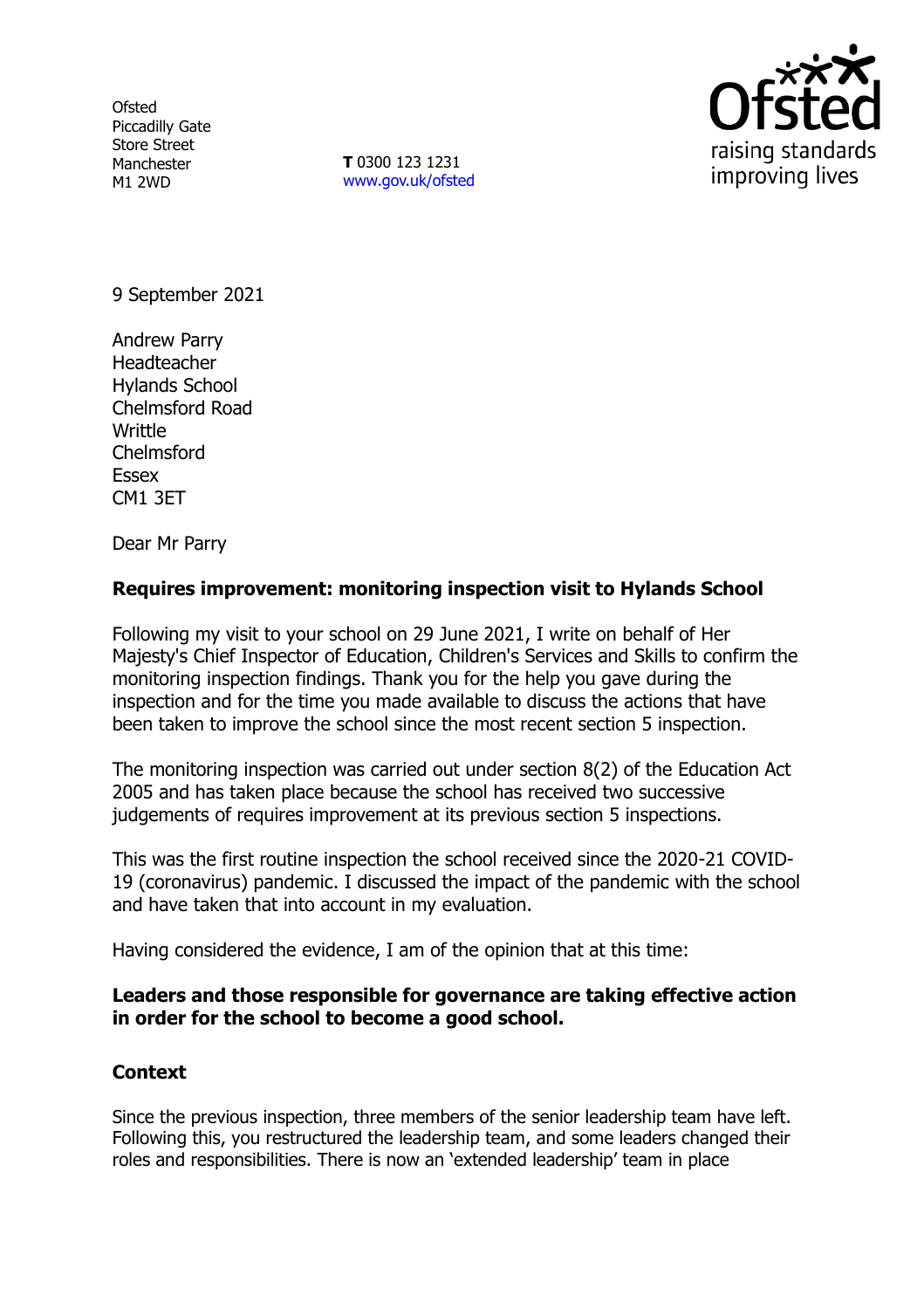

consisting of experienced middle leaders, who were already in post within the school. A new governor has joined the governing body.

## **Main findings**

Despite the challenges of the pandemic, you have ensured that the focus has been on addressing the areas requiring improvement from the previous section 5 inspection.

Leaders prioritise reading. All pupils, including students in the sixth form, are reading more often. This is ensuring pupils can access all areas of the curriculum. Pupils are encouraged to read a wide range of texts to further extend their understanding of what they read. This is helping pupils learn and remember more complex vocabulary that pupils are beginning to use in their own writing. There is extra support provided for those pupils who struggle with reading. This is helping increase pupils' confidence to be able to use their reading skills in other curriculum subjects.

You introduced the 'Hyland Habits' to raise everyone's expectations. Pupils and staff report that attitudes towards learning and behaviour in lessons have improved. I observed a positive, calm, and orderly learning environment. Staff understand the reviewed behaviour systems that are now in place. They also appreciate leaders' support in managing behaviour. Staff are applying the behaviour system more consistently. As a result, there is little disruption to pupils' learning. Where there is any weaker behaviour this is usually because teachers are not clear enough in their instructions and explanations about what they want pupils to do.

Previously, the curriculum was not challenging enough for pupils. Leaders have reviewed curriculum plans to make sure that there is more challenge for pupils in all subjects. For example, within the history curriculum, teachers expect pupils to understand how to use evidence to make comparisons between different events. Pupils are encouraged to use what they know to explain historical events. This is raising aspirations of pupils. Consequently, an increased number of pupils are now applying for a place at the school's sixth form.

There were inconsistencies in the quality of education at the time of the previous section 5 inspection. Leaders are closely checking what is happening in lessons. While this work is confirming that inconsistencies have reduced, there are still some teachers who do not routinely check if pupils have remembered the important subject knowledge they have been taught. This results in some pupils struggling to use what they have learned previously to learn new content. Leaders are aware of this and there are plans to provide further training to support staff.

You are ambitious for pupils with special educational needs and/or disabilities (SEND). Leaders have improved the systems for identifying pupils with SEND and for planning how they will be supported best. Leaders have provided training for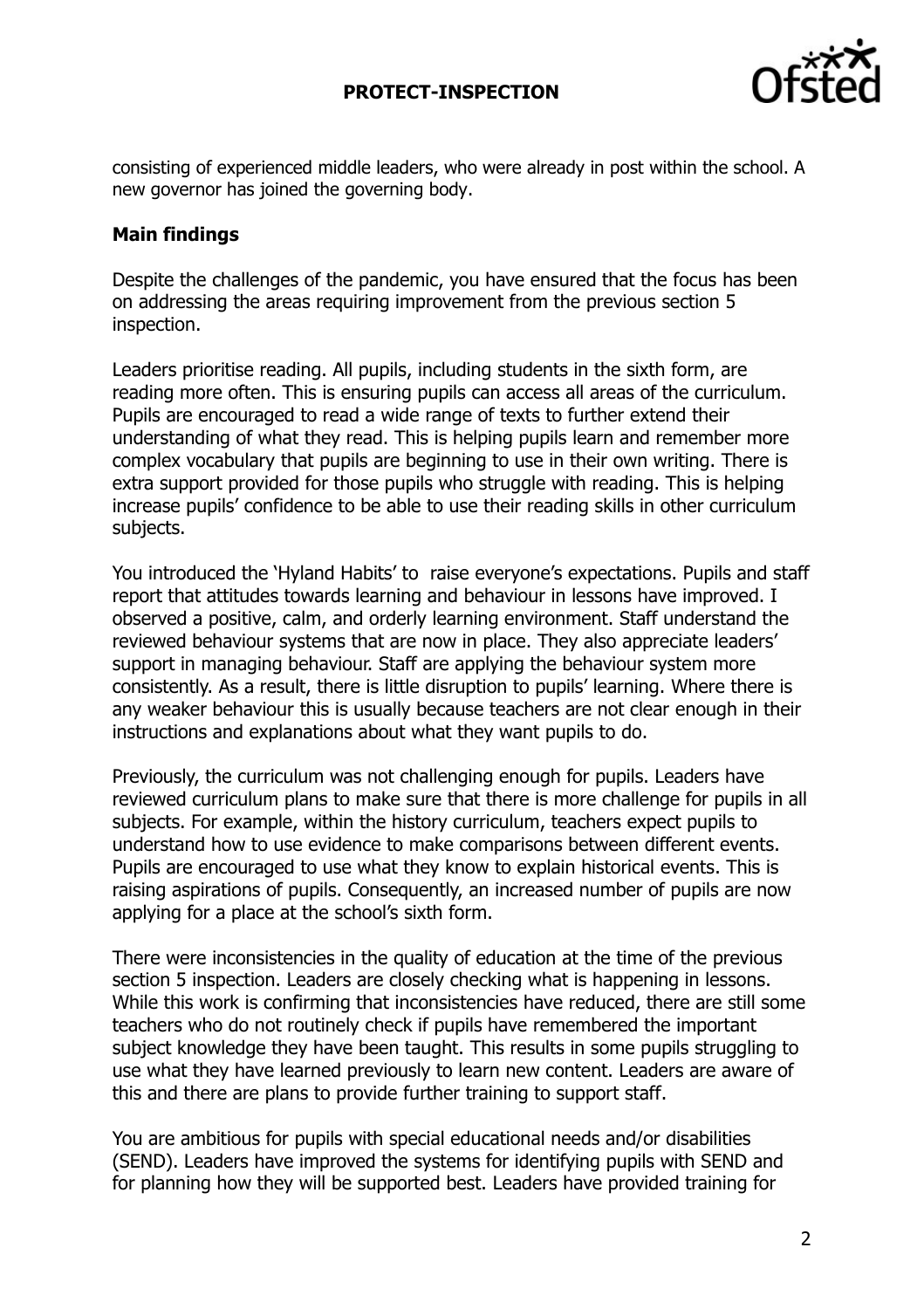## **PROTECT-INSPECTION**



staff to help them adapt their planning so pupils with SEND can access all areas of the curriculum. While this is the case, there remains some inconsistency in the quality of support pupils with SEND receive. As a result, when this happens, pupils with SEND do not always achieve as well as they could. The special educational needs coordinator (SENCo) is aware of this and there are plans in place to further improve this.

Governors have an accurate view of the school's strengths and weaknesses. They make sure they know what is happening in the school. Governors provide appropriate support. They also provide robust challenge about the improvements being made in the quality of education.

Your improvement plans are suitable in helping the school to improve. You have accurately identified the actions needed to improve further.

#### **Additional support**

Trust leaders provide effective challenge and support to school leaders. This has helped leaders to improve the curriculum, leadership and check the accuracy of assessment. Teachers value the support from the trust's teaching and learning coach. Teachers say this is helping them to improve.

Staff value the opportunities to meet and work with other colleagues within the trust. These networks are helping your staff to feel more confident in their work.

The local authority school improvement partner (SIP) knows the school well. Leaders have received support from the SIP. As a result, leaders have refined their systems for checking how well the curriculum is being implemented and this is supporting leaders to improve the quality of education.

#### **Evidence**

During the inspection, I held meetings with you, other senior leaders, representatives from the trust, pupils, staff, governors, and the local authority SIP to discuss the actions taken since the last inspection.

I reviewed 45 responses to Ofsted's online questionnaire, Parent View, and 40 freetexts from parents. I also took account of replies from 33 staff questionnaire responses.

I visited lessons and reviewed a range of documentation, including your evaluation of the school's provision, improvement plans and minutes of the governing body.

I am copying this letter to the chair of the board of trustees, and the chief executive officer of the Kemnal Academies Trust, the regional schools commissioner and the